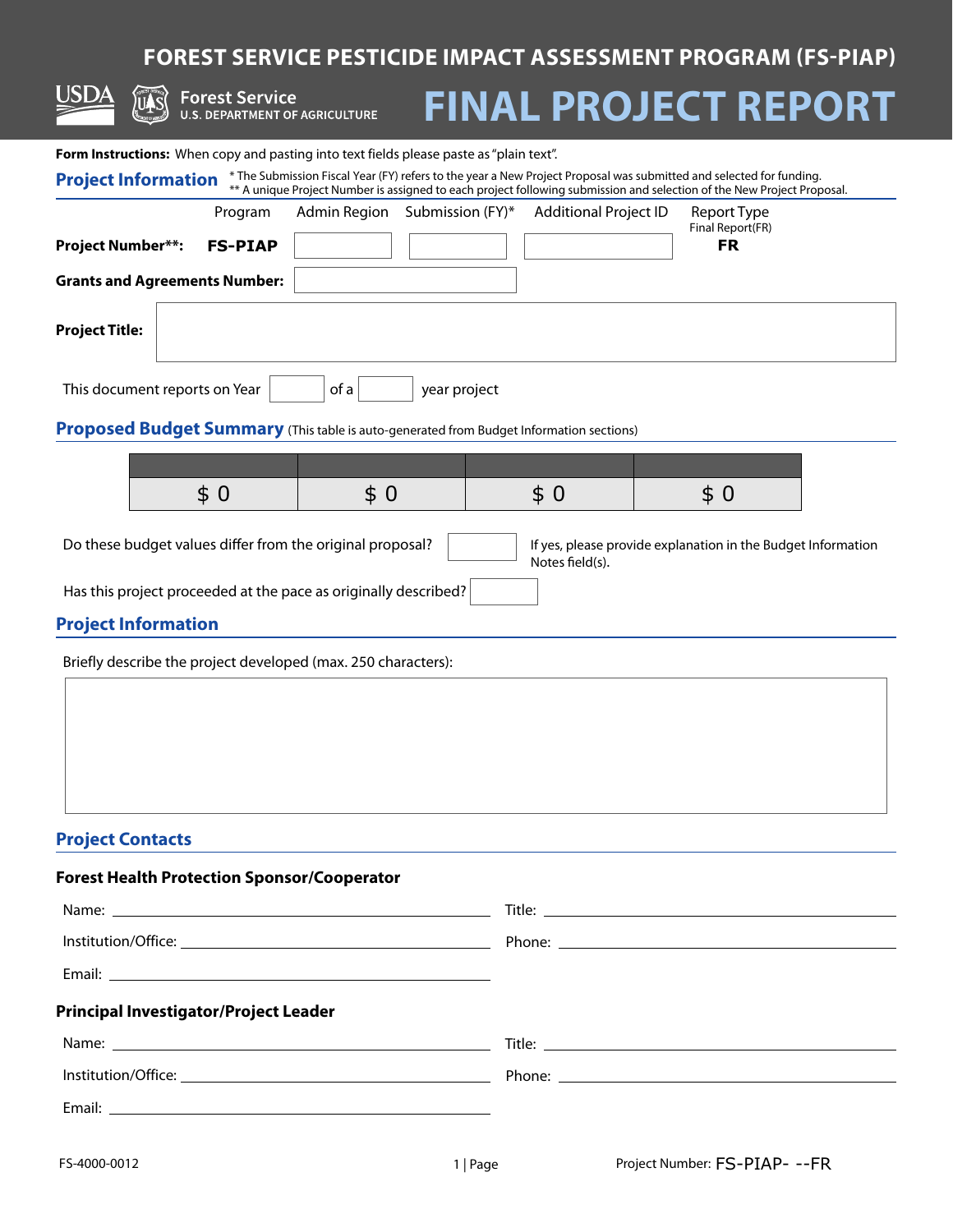## **Project Details**

Completion - Give a brief description of overall attainment of Project objectives including explanation of any encountered delays or deviation from original plan (max. 750 chars)

Methods - Give a description of actvities completed during the reporting period (max. 1500 chars)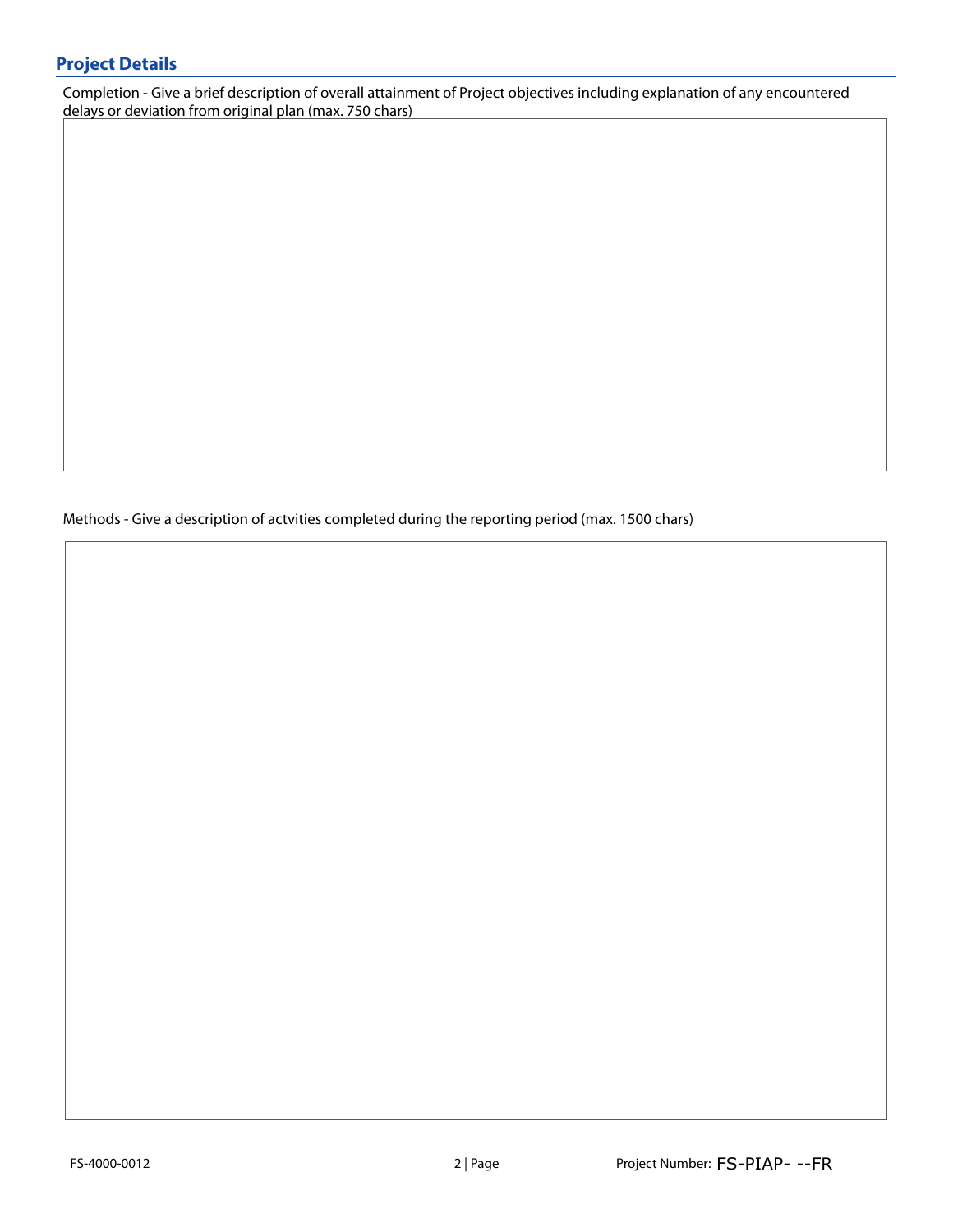Products - Briefly describe any products produced and technology transfers, including presentations and documents (max. 750 chars)

Schedule of Activities - List any planned follow-up major events related to this project (max. 750 chars)

New Citations: (Recent publications not listed on proposal, but pertient to the Project effort) (max. 750 chars)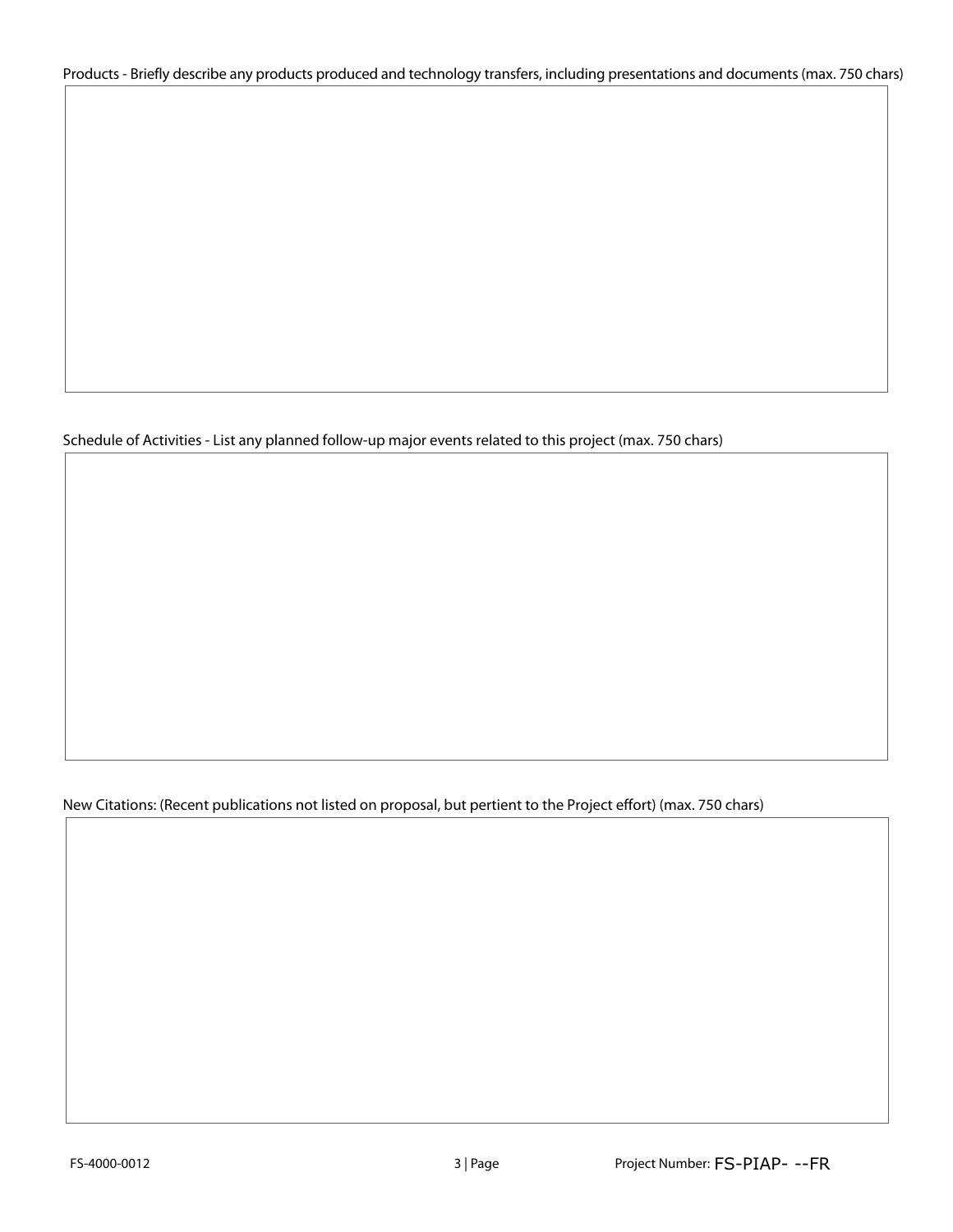## Year 1 Budget Information (For a summary of total project costs, see page 1) If there have been no changes, this information may be copied from original Proposal.

Fiscal Year (FY):

| <b>Budget Type</b> | <b>Budget</b>                     | Requested FS-PIAP<br>Funding | Non-Federal Match** | Leveraged Funds*** | <b>Match Source</b> | Leveraged Source |
|--------------------|-----------------------------------|------------------------------|---------------------|--------------------|---------------------|------------------|
| ADMINISTRATION     | Salary                            |                              |                     |                    |                     |                  |
|                    | <b>Travel for Data Collection</b> |                              |                     |                    |                     |                  |
|                    | Travel to Meetings*               |                              |                     |                    |                     |                  |
|                    | Travel for Other                  |                              |                     |                    |                     |                  |
| PROCUREMENT        | Contracting                       |                              |                     |                    |                     |                  |
|                    | Equipment                         |                              |                     |                    |                     |                  |
|                    | Supplies                          |                              |                     |                    |                     |                  |
| <b>INDIRECT</b>    | Overhead                          |                              |                     |                    |                     |                  |
|                    | Other                             |                              |                     |                    |                     |                  |
|                    | SUBTOTAL $\vert \$ 0$             |                              | \$0                 | \$0                |                     |                  |

Overhead Rate % (Describe in Notes): Year 1 Total:

\$ 0

Year 1 Notes (max. 750 chars):

\* Funds allocated for "Travel to Meetings" in year 1 will only be approved for proposals requesting a single year of funding.

\*\* Non-Federal Matching (cost sharing) funds are raised from outside sources to increase the level of support provided by the Federal Government. This includes both cash and in-kind contributions.

\*\*\* Leveraged Funds are raised from outside sources to increase the level of support provided by the Federal Government (including cash and in-kind contributions) beyond the non-Federal matching requirements.